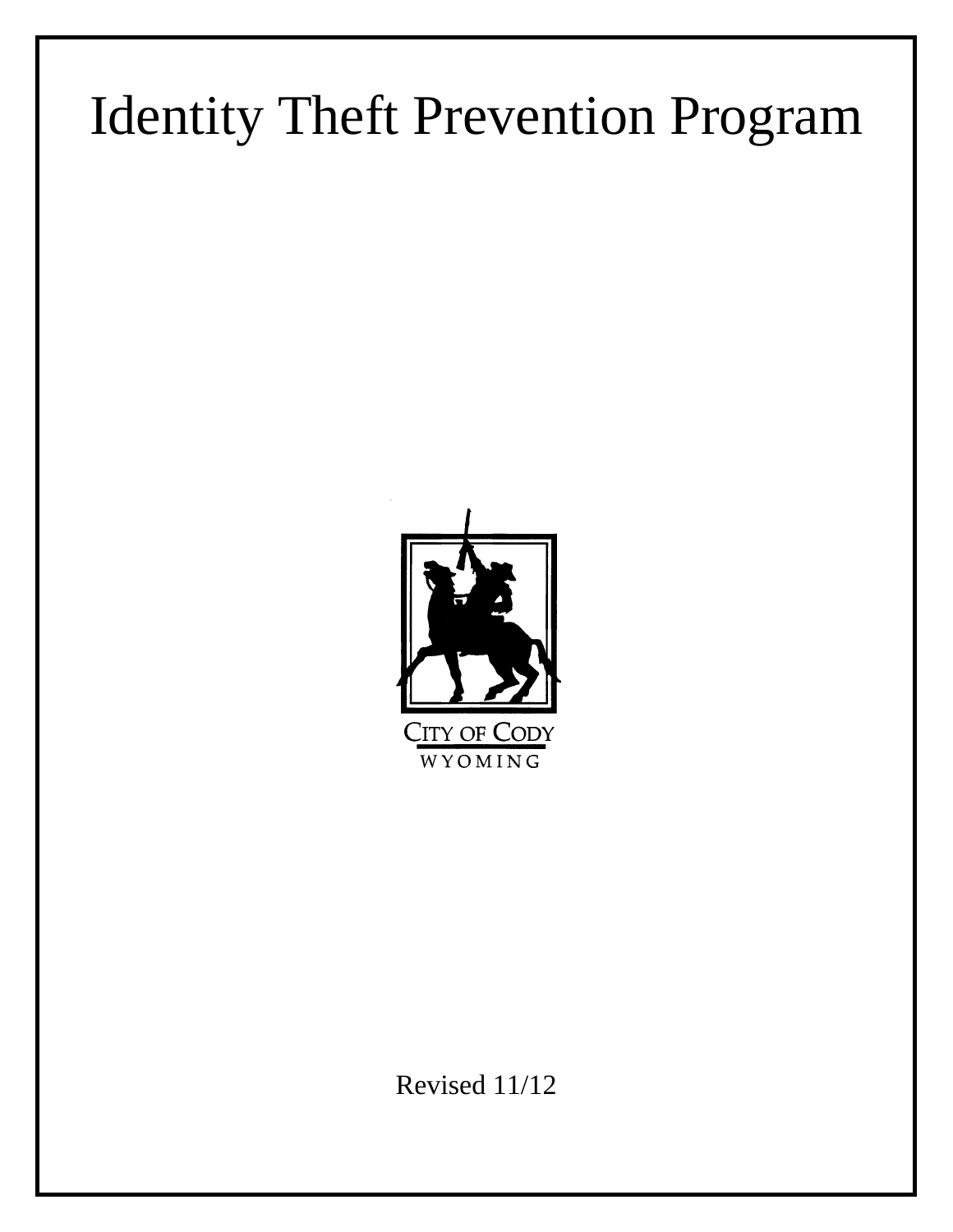## Introduction

In compliance with the Fair Credit Reporting Act all utility companies are required to develop and implement an Identity Theft Prevention Program. The program must include reasonable policies and procedures for detecting, preventing, and mitigating identity theft and protecting sensitive information. The rule was issued by the Federal Reserve System, the Federal Deposit Insurance Corporation, the Federal Trade Commission, the Office of the Comptroller of the Currency, and the Office of Thrift Supervision.

This program is intended to identify red flags that will (1) alert City employees when accounts are opened using false information; (2) protect against the establishment of false accounts: (3) develop methods to ensure existing accounts were not opened using false information; (4) to protect sensitive information contained in existing accounts; and (5) develop measures to respond to fraudulent activity.

The steps required to develop an Identity Theft Prevention Program are:

- Assess existing identity theft risk (risk assessment) for new and existing accounts.
- Use the risk assessment to select measures (red flags) that may be used to detect attempts to establish fraudulent accounts.
- Identify procedures for employees to prevent the establishment of false accounts and procedures for employees to implement if existing accounts are being manipulated.
- Obtain program approval by the City Council.
- Train the appropriate employees on the program's policies and procedures.
- Update the plan annually with review and approval by the City Council.

### Scope

All utility companies are required to comply with this rule even if only nominal information such as name, phone number and address are collected. Since the City of Cody collects customer information for a variety of purposes not related to utilities other City departments have been evaluated and included in this program.

### Sensitive Information

Sensitive information includes the following, whether stored in electronic or printed format:

- Credit Card Information credit card number, expiration date, cardholder name, cardholder address
- Bank Account Information bank account number, account holder name, account holder address
- Tax Identification Numbers social security number and federal employer ID number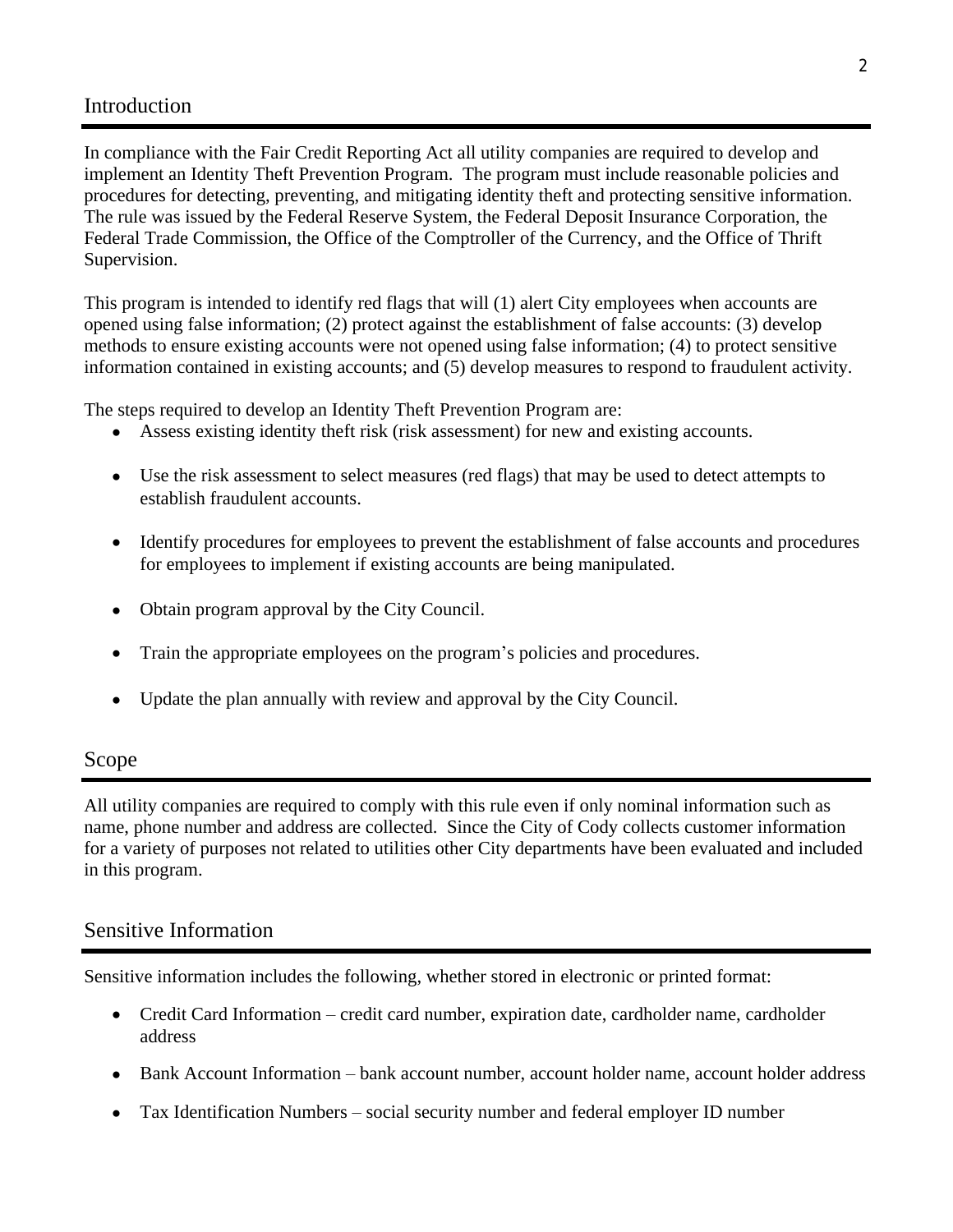Other Personal Information – name, date of birth, mailing and physical address, driver's license number, government ID number, phone number and medical information

## Detection (red flags)

The City of Cody adopts the following red flags to detect potential fraud. These are not intended to be all-inclusive and other suspicious activity may be investigated as necessary. City staff will use the following criteria to determine if the potential for fraud or identity theft exists on new and existing accounts:

Alerts & Notifications

- Alerts, notifications, or other warnings received from customers or law enforcement regarding possible identity theft.
- Identity theft is discovered by City employees

Suspicious Documents & Information

- Documents provided for identification appear to be forged or altered
- The photograph or physical description on the identification is not consistent with the appearance of the person providing the information
- Other information on the identification is not consistent with the information provided by the person associated with the account.
- Customer fails to provide all information requested

Suspicious Activity Related to the Account

- Request for frequent mailing address changes.
- Request to add, remove or change the name on the account and requestor cannot or will not provide adequate verification of identity
- Mail sent to the address on file is returned repeatedly as undeliverable although transactions continue to occur on the account.

Suspicious Personal Indentifying Information

- Personal information provided by applicant does not match other sources of information on file.
- Information provided is associated with known fraudulent activity (e.g. address or phone number provided is same as that of a fraudulent application)
- Information commonly associated with fraudulent activity is provided by applicant (e.g. address that is a mail drop or prison, non-working phone number or associated with answering service/pager)
- Social security number or driver's license number is the same as that of another customer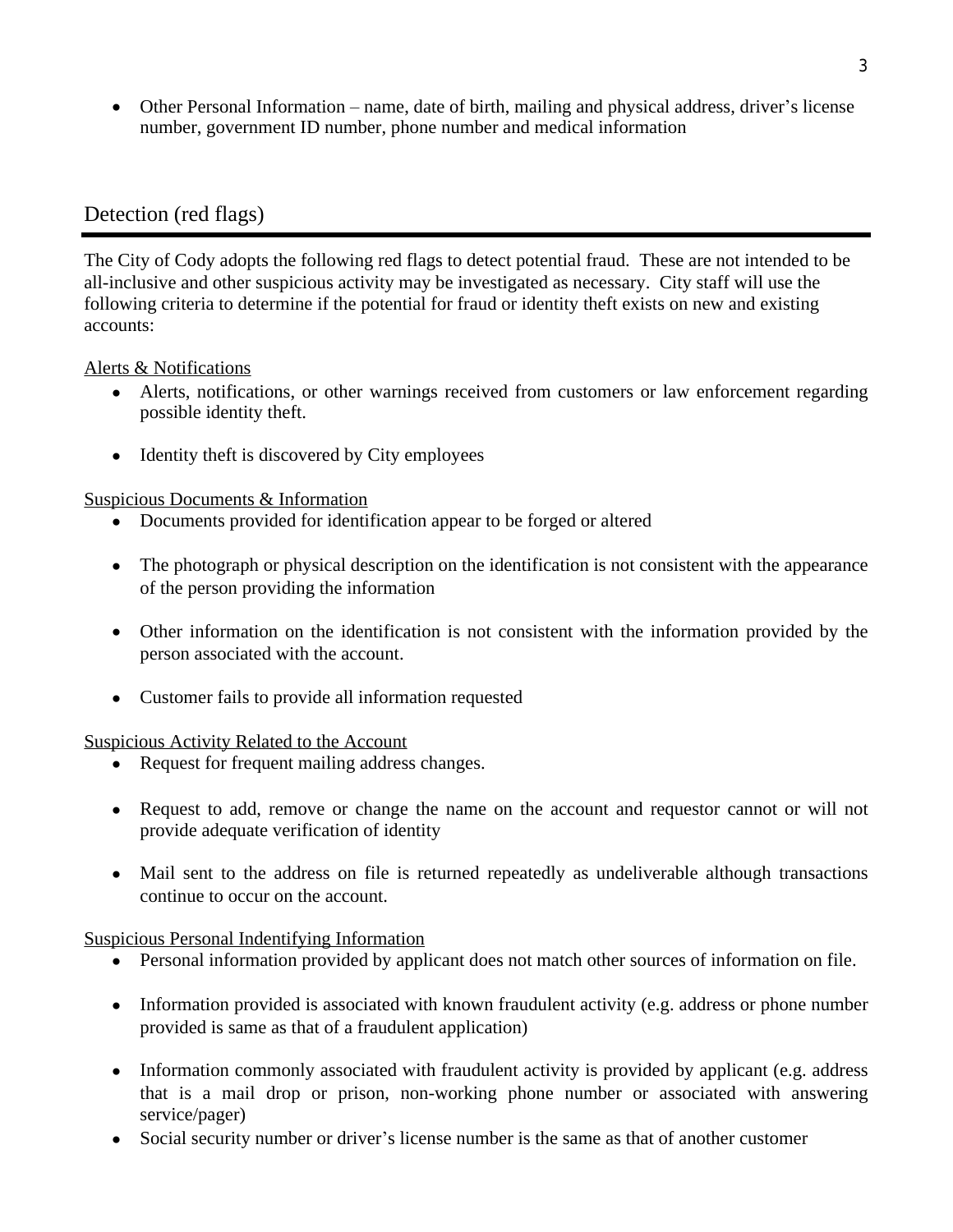Applicant cannot provide information requested beyond what could commonly be found in a purse or wallet

## Response

Upon detecting a red flag the City must take specific actions to mitigate the threat. Any employee that may suspect fraud or detect a red flag will take the following actions, as applicable:

- Gather all related documentation and prepare a summary of the situation.
- Provide initial research to the Director of Administrative Services, or his/her designee.
- The Director of Administrative Services or his/her designee shall determine the merits of the potential red flag.
- If the situation is determined to be fraudulent, the appropriate action shall be taken which may include but is not limited to:
	- a. Cancelling the account
	- b. Notifying and cooperating with legal counsel and law enforcement
	- c. Determining the extent of the liability to the City of Cody
	- d. Notifying the actual customer that fraud has been attempted

In determining an appropriate response, the City should consider aggravating factors that may heighten the risk of identity theft, such as a data security incident that results in unauthorized access to a customer's account records. Such incidents may require additional action.

## Sensitive Information Security Procedures

The City of Cody adopts the following security procedures for all functions which are identified as highrisk functions:

### New Accounts

- Obtain identifying information about and verifying the identity of the person opening the account
	- a. Copy of valid driver's license or U.S. Government issued photo ID
	- b. For accounts where the account holder is a corporation or LLC a company photo ID and/or letter of authorization on company letterhead authorizing the signer of the application to open the account is permitted in lieu of a driver's license or U.S. Government issued photo ID

### Existing Accounts

- Authenticating customer identity prior to providing account information
	- a. Use of account passwords or verification of personal data listed on the account (SSN, EIN, or driver's license number)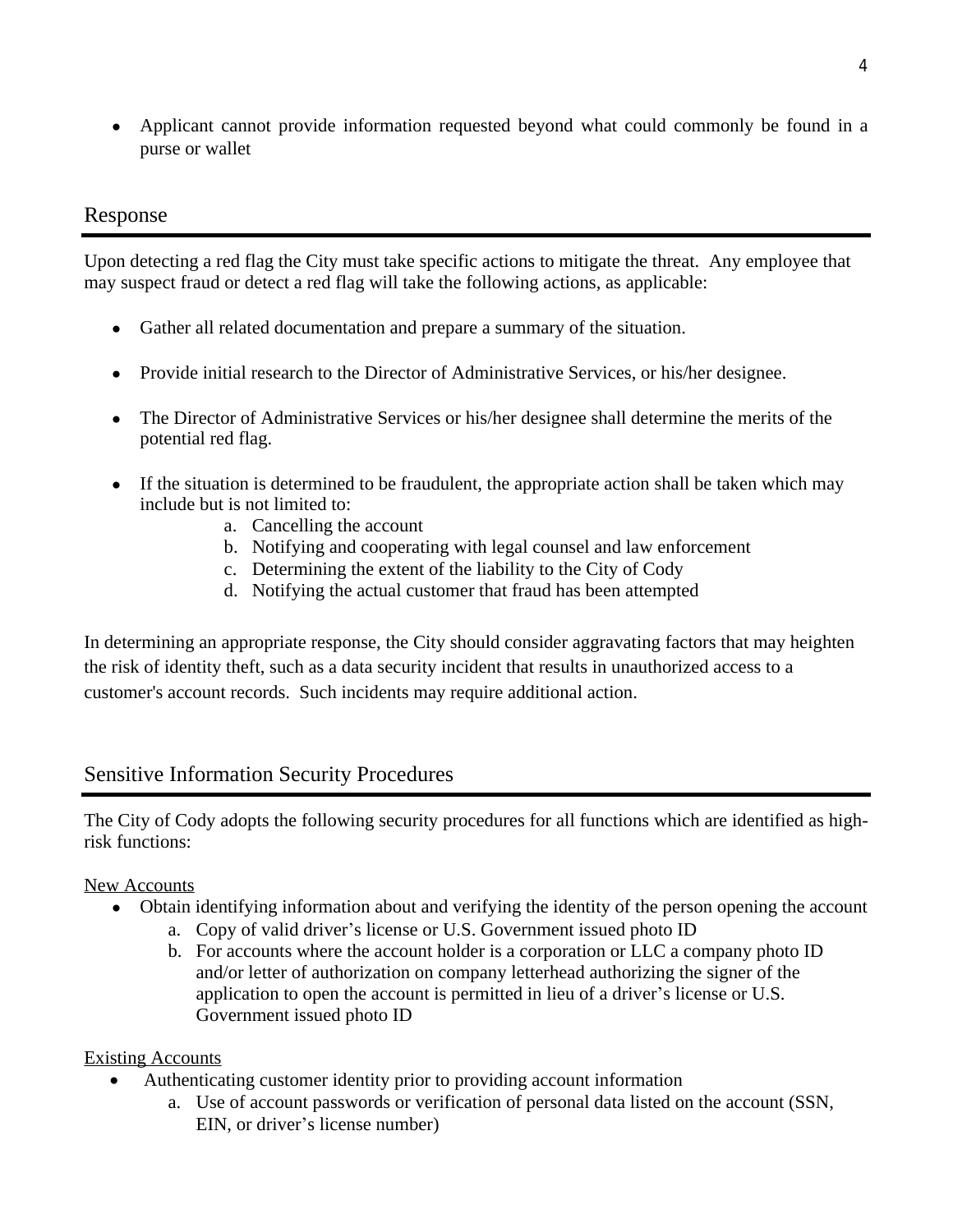- Authenticating customer identity prior to changing personal information such as name, mailing address and phone number
	- a. Use of account passwords or verification of personal data listed on the account (SSN, EIN, or driver's license number)

#### Access to Customer Records

- Paper documents, files, and electronic media containing sensitive information will be stored in a secure file room or locked filing cabinets. Storage rooms containing documents with sensitive information and record retention areas shall be locked after business hours or when unsupervised. After-hours access is restricted to specifically identified employees. Access to areas in which sensitive information is stored is restricted to authorized City employees only.
- Files containing sensitive information shall be kept in the secure file room or locked filing cabinet except when an employee is working on the file.
- Desks, workstations, work areas, printers, fax machines and common work areas will be cleared of all documents containing sensitive information when not in use.
- Employees will log out of computer programs containing sensitive information when they will be away from their work areas for more than 5 minutes.
- Visitors who must enter areas where sensitive information is kept must be escorted by an employee of the City.
- Background checks will be done before hiring employees who will have access to sensitive information.
- Access to sensitive information is limited to employees with a "need to know."
- Paper records containing sensitive information will be shredded before being placed into the trash.
- Electronic storage devices shall be purged and overwritten according to IT policy prior to disposal.
- Sensitive information shall not be stored on laptops unless the information is encrypted or password protected.
- Computer passwords will be required for all employees using programs containing sensitive information.
- Passwords will not be shared or posted near workstations.
- Passwords will be changed periodically.